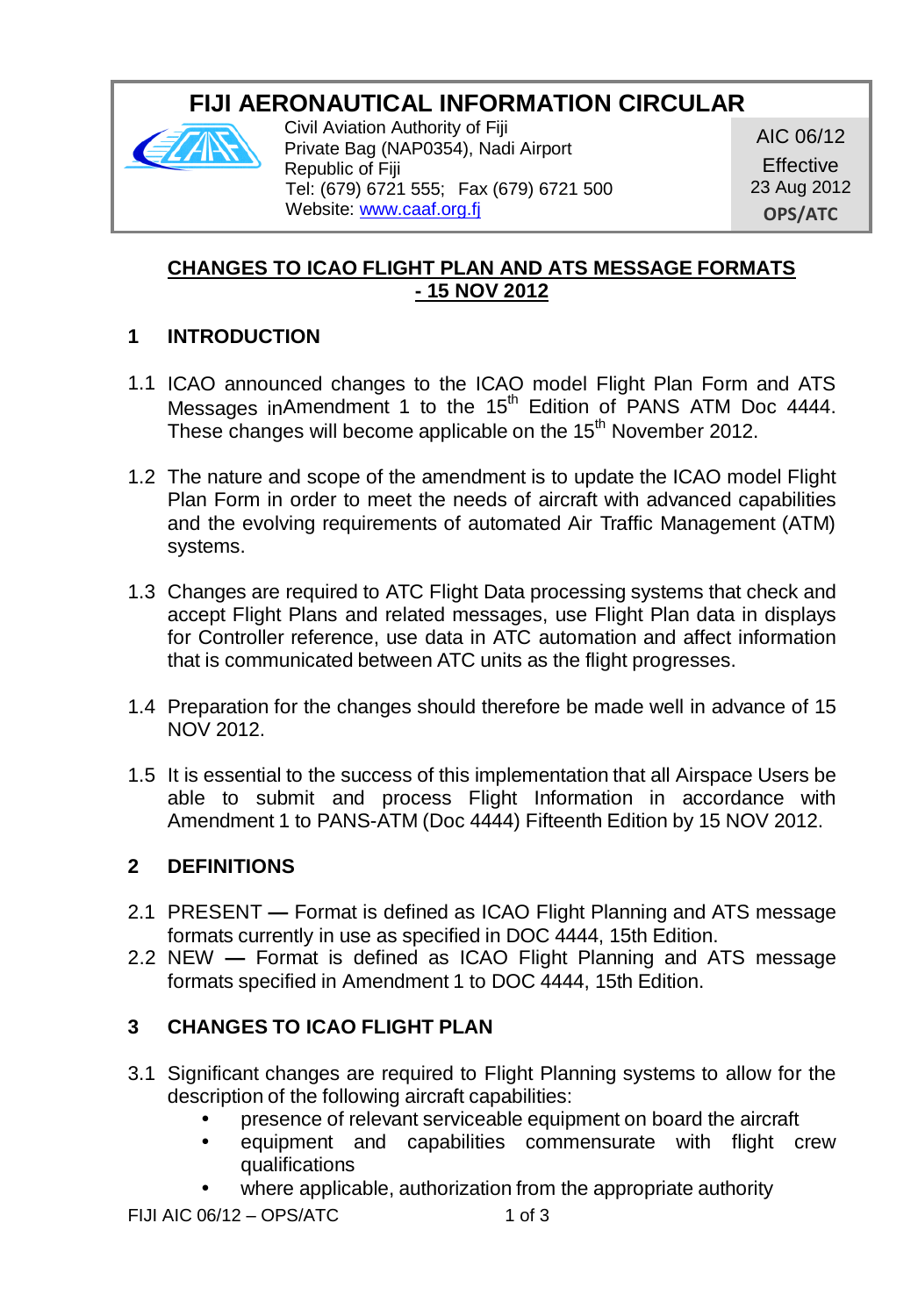- 3.2 The descriptions of these aircraft capabilities require the introduction of new descriptors and changes to existing fields on the ICAO model Flight Plan Form. In particular, the following item/field content changes to Flight Plans will occur:
	- Item 10 Equipment and Capability is expanded to include Communication, Navigational and Surveillance capability, enabling or improving automatic notification to Air Traffic Controllers. This Item is extensively modified with additions, deletions, introduction of alpha-numeric characters and increased field size.
	- New indicators in Item 18 including Performance Based Navigation (PBN) information and notification for special handling (STS).
- 3.2 Full details of Amendment 1 to the  $15<sup>th</sup>$  Edition of PANS-ATM, Doc 4444, is available at: **[http://www2.icao.int/en/FITS/FITSLibrary/PANS%20ATM%20Amend](http://www2.icao.int/en/FITS/FITSLibrary/PANS%20ATM%20Amendment.pdf) [ment.pdf](http://www2.icao.int/en/FITS/FITSLibrary/PANS%20ATM%20Amendment.pdf)**

#### **4 REGIONAL IMPLEMENTATION**

- 4.1 The ICAO Asia Pacific Region has adopted a declared transition period and a Phased Implementation from 1 JAN 2012 until 15 NOV 2012. Fiji intends to implement full processing of the NEW Flight Plan and ATS message formats in November 2012.
- 4.2 Fiji will have in place agreements to manage Flight Plan Data across adjacent International Flight Information Regions to ensure harmonised Air Traffic co-ordination and processing.
- 4.3 From 15 NOV 2012 only **NEW** format will be accepted.
- 4.4 Full details of the regional guidance material are contained in the Asia/Pacific Guidance Material for the Implementation of Amendment 1 to the 15th Edition of the *Procedures for Air Navigation Services – Air Traffic Management* (PANS-ATM, Doc 4444), Version 4 dated 9 November 2011: **[http://www.bangkok.icao.int/edocs/FPL\\_Guidance\\_ver4.pdf](http://www.bangkok.icao.int/edocs/FPL_Guidance_ver4.pdf)**

#### **5 FLIGHT PLAN SUBMISSION**

- 5.1 From 15 November 2012 flight plan submission will conform to the NEW flight plan format.
- 5.2 From 26 JUL 2012, submission by flight planning and dispatch providers will be accepted in either format until 15 NOV 2012.